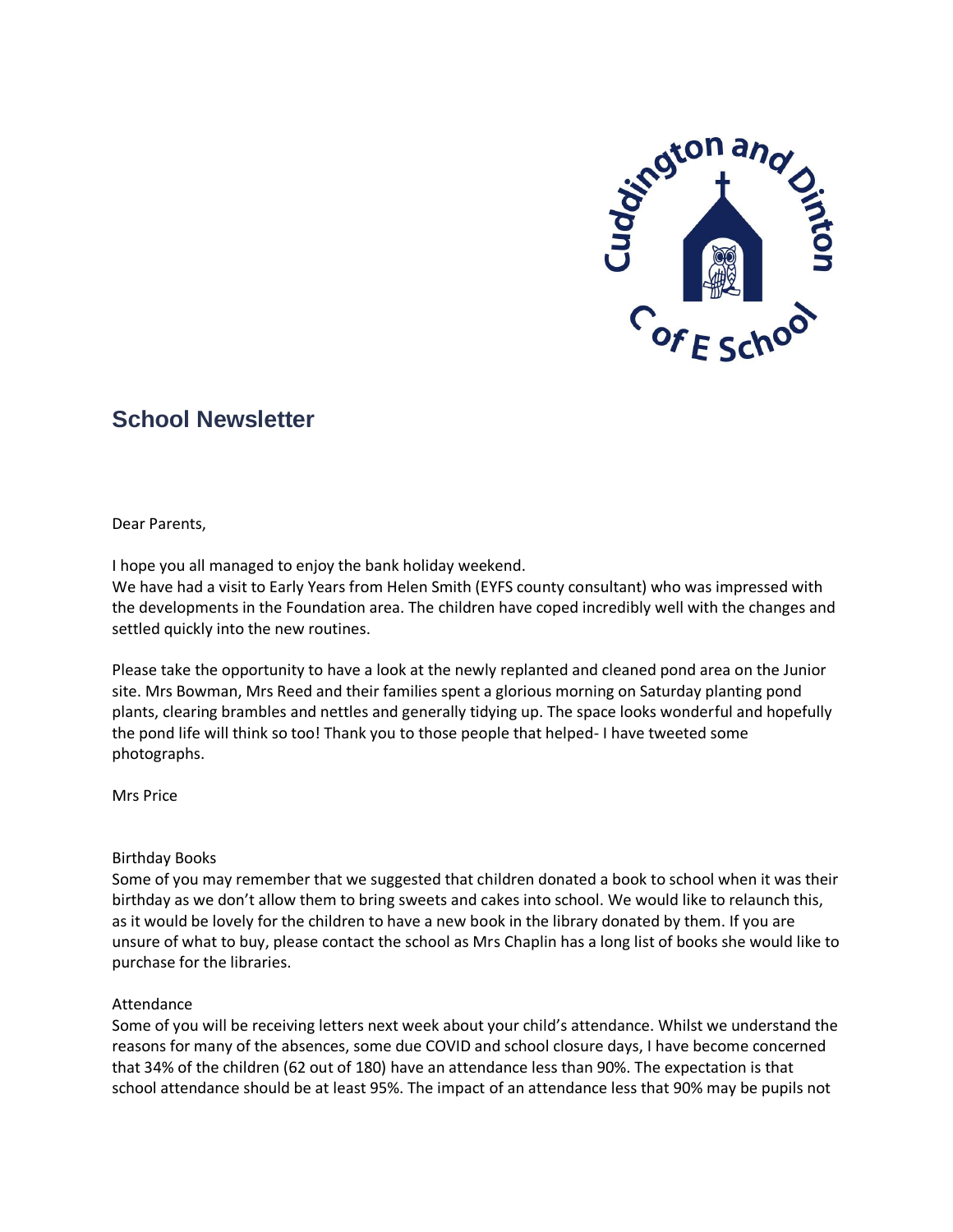making expected progress, pupils becoming anxious because they are missing school and pupils struggling to keep up with the curriculum.

## Sports on the Junior site

This term Mrs Brogan has secured free tennis and cricket coaching for the Junior children as part of their PE lessons. The children are thoroughly enjoying being coached by professional coaches. Thank you to Caroline from JWT Tennis and Emily from Chance to Shine at Buckinghamshire Cricket Board. Last week Year 5 children received Sports leader training from the Mandeville School Partnership. Molly exclaimed "It was such an encouraging session where we used our imagination, it was great to have the chance to develop our own games. "

Following this Mrs Brogan has selected the following children to be our new Sports leaders: Esme, Zoe-Praise, Jasper, Jess and Luke. Part of their role will be to train up-and-coming Sports leaders from Year 4: Isabelle, Rory, Drew and Ellie. Congratulations to our new sports leaders!

### Tony Hadley Concert **SPECIAL F4CADS Fundraising event**

Tony Hadley will be headlining a concert for our school at our school on **Friday 10th June** supported by local bands. This event of the year is an awesome school community function you don't want to miss! Tickets go on sale TODAY £50 per person on School Gateway. 4 tickets maximum per family, however this is an adult only event (18+).

Tickets will be available to the public from next Friday, so we recommend securing yours ASAP. Volunteers will be needed to help set up, various jobs on the night and clean up the next day, any time you can spare would be great! Please chat to F4CADs for info. All proceeds will be going towards school renovations. Families whose children are in receipt of Pupil Premium funding will be able to buy 2 tickets for the price of 1, please let Mrs Price know if you wish to do so.

We are so fortunate that Tony gives his time free of charge to play for the school community, previous concerts have been fantastic; you really don't want to miss it! All profits go to the school, having previously raised more than £10,000 from the event.

## Second-hand Uniform Storage Space needed CAN YOU HELP???

Do you have a garage corner or any room with a bit of space? We need somewhere for our secondhand uniform ASAP - needs to be dry, 'warm' and easily accessible. Approx. 8 plastic boxes size 60x40x42 cm however happy to split them up! So, if you have space for 2/3 boxes please let us know! F4CADs will give you ample notice of sale day and collection/ return times. Please email **F4CADS@cds.school** or talk to one of the F4CADS members if you can help, it will be much appreciated.

Bags2School **Monday 9th May 9AM Collection.** Picking up from both sites, do not leave any bags after this time.

Important Dates -

9-12th May Year 6 SATs 9th May Bags2School collection 10th May Full Governing Body meeting 12th May Infant Family service